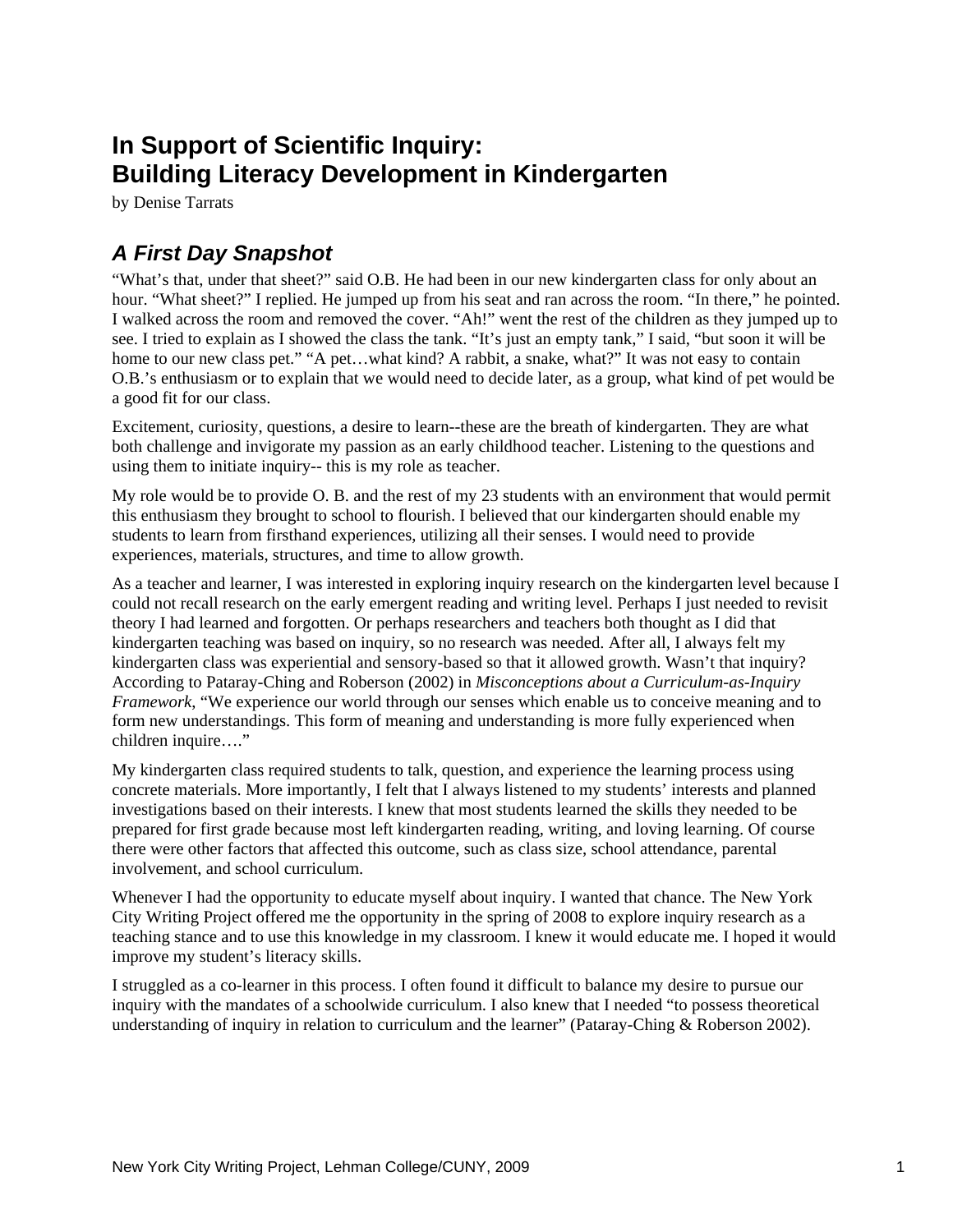# *Context*

My school is located in the Bronx, New York within walking distance of the Bronx Zoo and the Botanical Gardens. In the first week of school I had 24 students. Our school neighborhood includes federally subsidized housing, new two-family homes and several shelter systems. One-third of my students were living in transient housing (shelters). They moved in and out of our classroom every month. Most students were five years old. They began the school year learning how to print their first names. Half were still learning letter names and sounds halfway into the school year. In the beginning of the year, they were a quiet group. At least half spoke another language other than English as their first language. Later, they all wanted to speak at once.

In an effort to create continuity, the school created a schoolwide curriculum. What this means for my classroom is that we must follow the reading and writing workshop calendar and use pre-planned lessons. We have literary genres to explore at specific times during the year. We have to submit writing samples demonstrating understanding of a genre every month.

I didn't realize how difficult this schedule would make it to conduct an inquiry project of interest to my class. However, it was not impossible.

# *Getting Started*

We spent the first two weeks of school becoming acquainted with our class centers: Writing, Literacy, Computer, Art, Math, Drama, Carpeted Book Nooks, Manipulatives, and Discovery Zone. The Discovery Zone, a counter that stretched the width of the classroom, was where we kept our class pets and baskets of books on subjects related to our world--pets, plants, seasons, and so on. The Discovery Zone also included trays on which we put objects we wanted to investigate using such tools as magnifying glasses, microscopes, and scales. The children brought objects they found or things from home to put on the trays: I added objects as well.

One day in the fall, S.R. said, "I found this sticky ball on my way to school. I don't know what it is." I encouraged him to use our class resources to find the answer to his question. He found a picture reference book, Backyard Explorer's *Leaf Collecting Album*. He exclaimed, "I found it!" "What does it say?" I asked. He shrugged his shoulders. I read the page to him, "A sweetgum seed ball." With support, kindergarten students can research for themselves beyond their reading level. My role was to provide the resources, encourage him to look for information, and then read for him the words he was not yet able to read.

# *Observing Taily*

After the first two weeks of school, the children were very excited by the newest addition to the Discovery Zone: a hamster. We observed the hamster for about a week. A rotation schedule allowed for visits to the Discovery Zone every morning as part of independent reading. Choice time later in the day could also include the Discovery Zone.

I asked the children to brainstorm attributes of the hamster so we could vote for a name. They suggested Furry, Browny, Fluffy, Pinky, Clawy, Hairy, and Taily. We graphed their suggestions. The majority chose Taily.

The children were constantly interrupting me with observations and questions about Taily, usually while I was working with another group. Many "read" the reference books about hamsters and wanted to borrow them to take home.

Then one day T.K. ran over to me and said something was wrong with Taily. I didn't notice anything wrong. So I asked her what she meant. She demonstrated that Taily had leaned his head back and opened his mouth so wide that she said, "I think he's broken." I realized then that perhaps we needed to know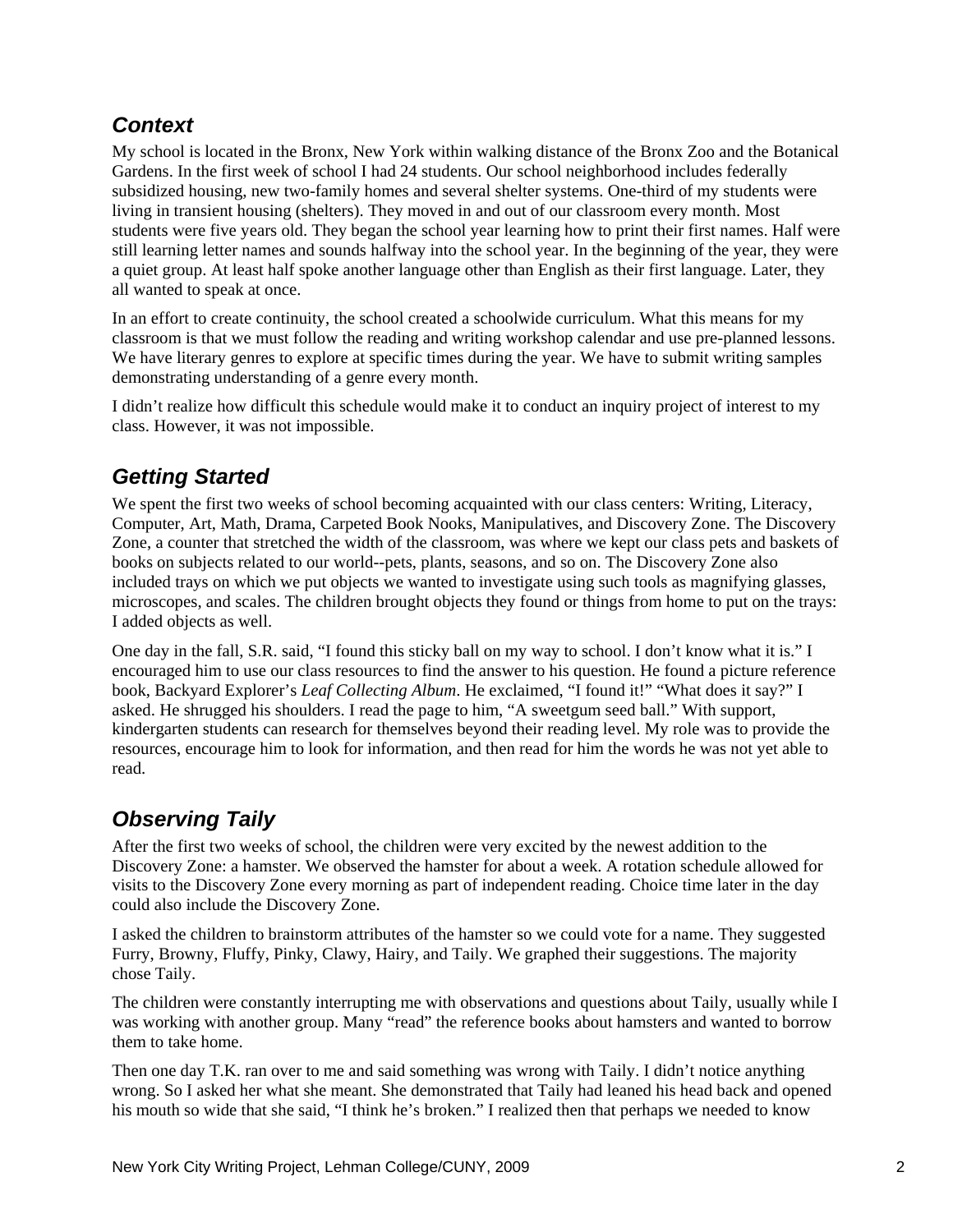more about hamsters. I confessed that although I had had many hamsters in the classroom, I really did not know that much about them. I did not know the answers to some of the children's questions. As a class, we decided to learn about hamsters, based on the children's real desire to know. Thus began our first year-long inquiry.

### *Asking Questions*

I wrote some of our initial questions on a chart which we revisited whenever someone had an addition, answer, or amendment. Our first questions are accompanied by the initials of the children who asked them:

- Is it a boy or a girl? D.V.
- Why does it eat seeds or peanuts? J.G.
- Why does the hamster eat food? N.C.
- What is he doing to his hands when he does this? (demonstrates hamster rubbing paws together) J.M.
- Why does it eat apples? O.B.
- Why does it eat litter? I.R.
- Why does it drink water? Y.P.
- Why does he scratch himself? J.M.
- What is a question anyway? J.K.
- Why does he sit up like this? (demonstrates sitting on hind legs) T.K.

As the students and I reread their "wonderings," I asked them how they thought we would find the answers to their questions. They replied:

- We could use our brains to think. O.B.
- We could ask somebody who knows. My brother has hamsters. He knows everything. T.N.
- We could look at the hamster every day and then know the answer. S.R.
- We could look up the answer in the pet book basket. A.H.

No one suggested getting the answer from me! It made me feel good to know that my students were looking at me as a co-learner rather than as the teacher who knew all the answers. I told them that we would use their suggestions. We would put up a schedule to make sure that everyone went to the Discovery Zone and observed Taily every day. I told them that I thought that some of them already knew the answers to some of the questions. So we looked at our chart of questions and began to see if we knew possible answers.

| <b>Questions</b>            | <b>Possible Answers</b>                                           |
|-----------------------------|-------------------------------------------------------------------|
| 1. Is it a boy or girl?     | All of the girls said Taily was a girl.                           |
|                             | All of the boys said Taily was a boy.                             |
| 2. Why does it drink water? | I think he's thirsty after running around on that wheel<br>thing. |

The students recorded their findings in their class journals during writers workshop time and throughout the day. I added a Discovery Zone Share to our morning meeting share because many of my early emergent writers wanted to share more information than they were capable of writing down. One day J.S., a very quiet, frequently absent student, shared with the class that Taily had two big long yellow teeth.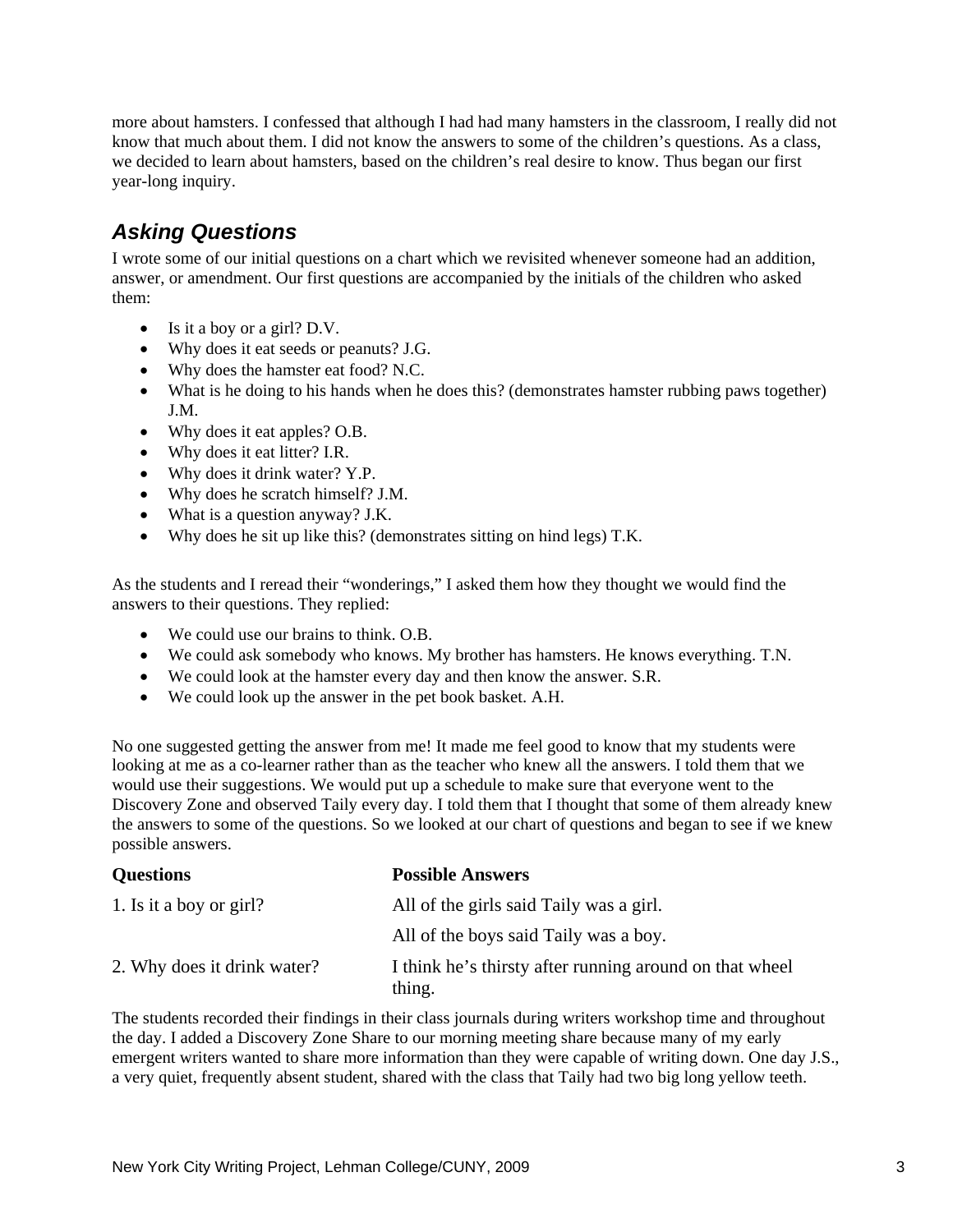Other students commented that the teeth were like those of a rabbit. I added that hamsters belonged to the rodent family of animals. My young researchers were beginning to classify information!

#### *Observing the Questions*

I frequently became frustrated that my students asked the same questions over and over. I thought they did not realize that the questions and their answers were already on the chart. However, I began to look closely at *who* was asking *what* question. As we listed the questions and added answers to the chart, I noticed that the children's questions could be categorized. They wanted to know what living things need and do. I was initially dismayed that their questions always seemed to be factual questions that required just one correct answer. I wanted them to begin to ask questions that were more thought-provoking. Over time, though, I began to realize that there were discreet layers of, and changes to, their questions that contributed to deepening understanding.

The children were actually grappling with the bigger concept of what it is to be alive. They were beginning to learn that all living things have similar needs and wants--food, water, shelter, air. They demonstrated this by answering others' questions. Someone asked again, "Why does Taily drink water?" A.H. answered, "Because everything that's alive has to drink water like us." Wow! The children were making connections.

This helped me understand why new students generated the same questions that had already been answered. Although this whole-class inquiry was being carried out as a group, each individual student was moving in his or her individual inquiry. For those students, it was of no importance that the others understood. Once they had one bit of knowledge they could question the next--and for them, it was a new question. They had not made connections with previous answers. They could not make connections until they were ready.

As students moved along this continuum of understanding, they made connections to themselves and others. O.B., who was skilled at vocalizing his questions in September, personalized his inquiry by seeing that the hamster might be capable of actions that O.B. might perform--or shouldn't perform. Other teachers were constantly giving O.B. time out because of his exuberance and unwillingness to give others a chance to talk. He did not want to work with others or do what they decided as a group. When O.B.'s writing group decided to write a book about hamster care, they tried to get him to write about the topic they chose, but he refused.

He decided to write a page for their hamster care book about what hamsters cannot do. His list of things Taily *could* not do sounded a lot like the things O.B. *should* not do.

ansters Can NOT TOC. aily can Not Hit wer His Hands Tanstern can NOT, LUMB  $H$  am  $57$  est can Not  $T \cup P$ . amstes can Not cik. amstest can Not reba Book am STES can Not et Glue

Interestingly, when he rewrote his page for the book he changed some of his sentences. It seems that O.B.'s original writings reflected his feelings at the time about issues of anger and control with which he was attempting to cope.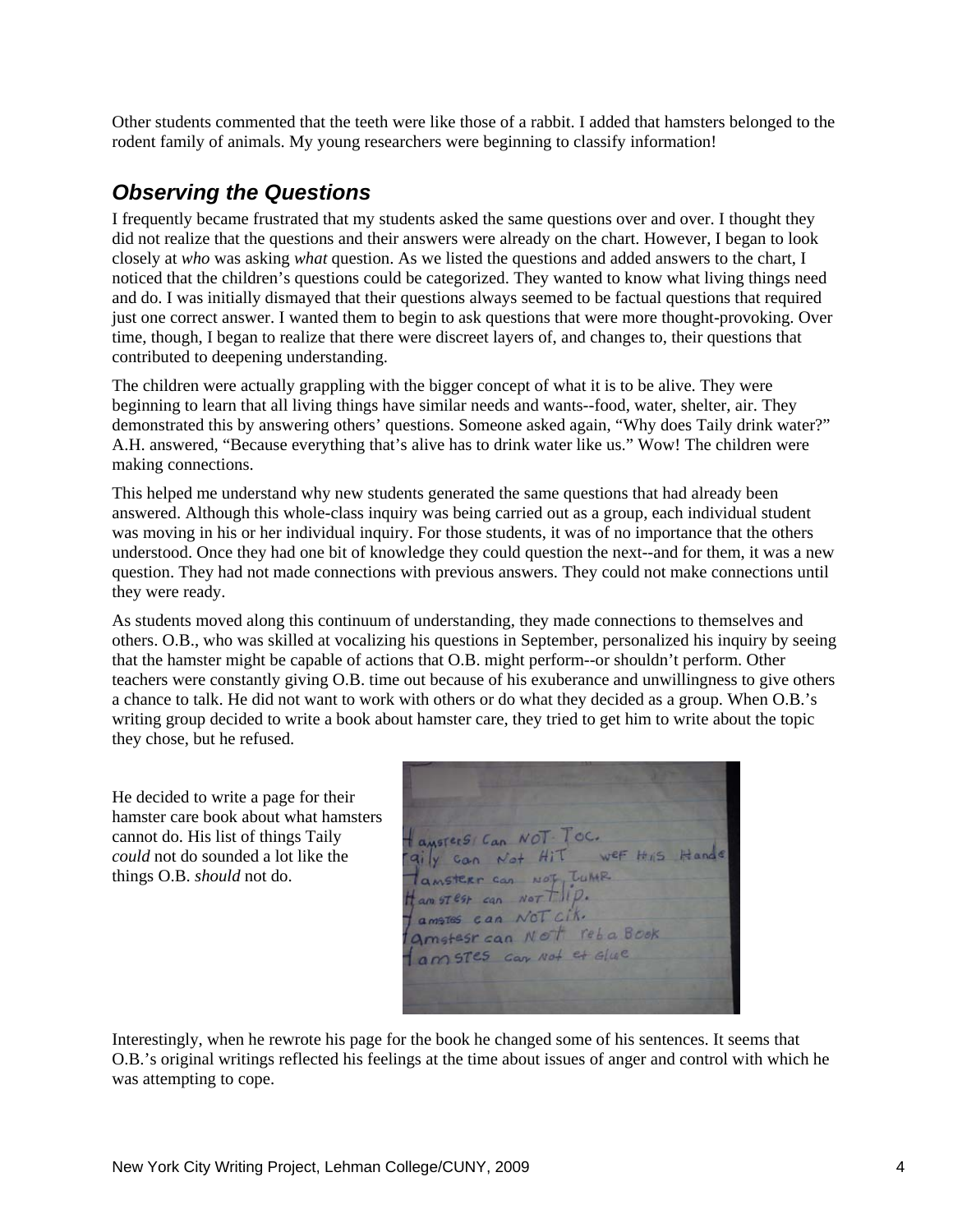Students new to our inquiry or those who were new language learners often began their wonderings with the same questions we had posted in September. They did not have the phonemic knowledge to use sounds or words to demonstrate what they saw or knew, but they could use other means. J.S., for example, showed a great deal of growth in the detail in his drawings of Taily.

Though J.S. had just mastered writing most of the letters in his name, his later drawings showed Taily's fur, claws, and rounded ears



Through his drawings, he could demonstrate what he had learned about hamsters although he had not yet mastered the letter name and sound systems and therefore could not write what he knew in sentences.

My plan was to observe the students as they visited Discovery Zone. However, I was never really able to confer consistently with the students while they were there. I felt I was missing something because the student's wonderings were always basically concrete, but then I realized that this reflected what they needed to know.

The children also had no prior experience with nonfiction books. One day S.R. came up to me and said, "I think that if you read a little bit about hamsters every day from the books we have, we'll know a lot about hamsters." I thanked him for the super suggestion and added observations we know about hamsters to our Discovery Zone share time. This addition helped me see the growth of knowledge of my students who were verbal but not yet able to use letters and sounds to express their written thoughts.

# *Bookmaking*

Our investigation of living things did not end with our research about hamsters, although it did not continue the way I had planned. I had wanted to take my students beyond the classroom to visit local experts such as the pet store owner or to interview a veterinarian over the Internet. However, technical difficulties, time constraints, and my inexperience with the new school mandates prevented me from following through with these plans.

However, the children in the Purple guided reading group had their own plan. They wanted to write their own book about Taily. The Purple group consisted of beginning readers who knew at least 15 sight words and were able to read three or more sentences on a page. They could write their thoughts using their sight words and phonetic spelling. They demonstrated their knowledge by creating, *K-105's Hamster Research, Our Pet Taily.*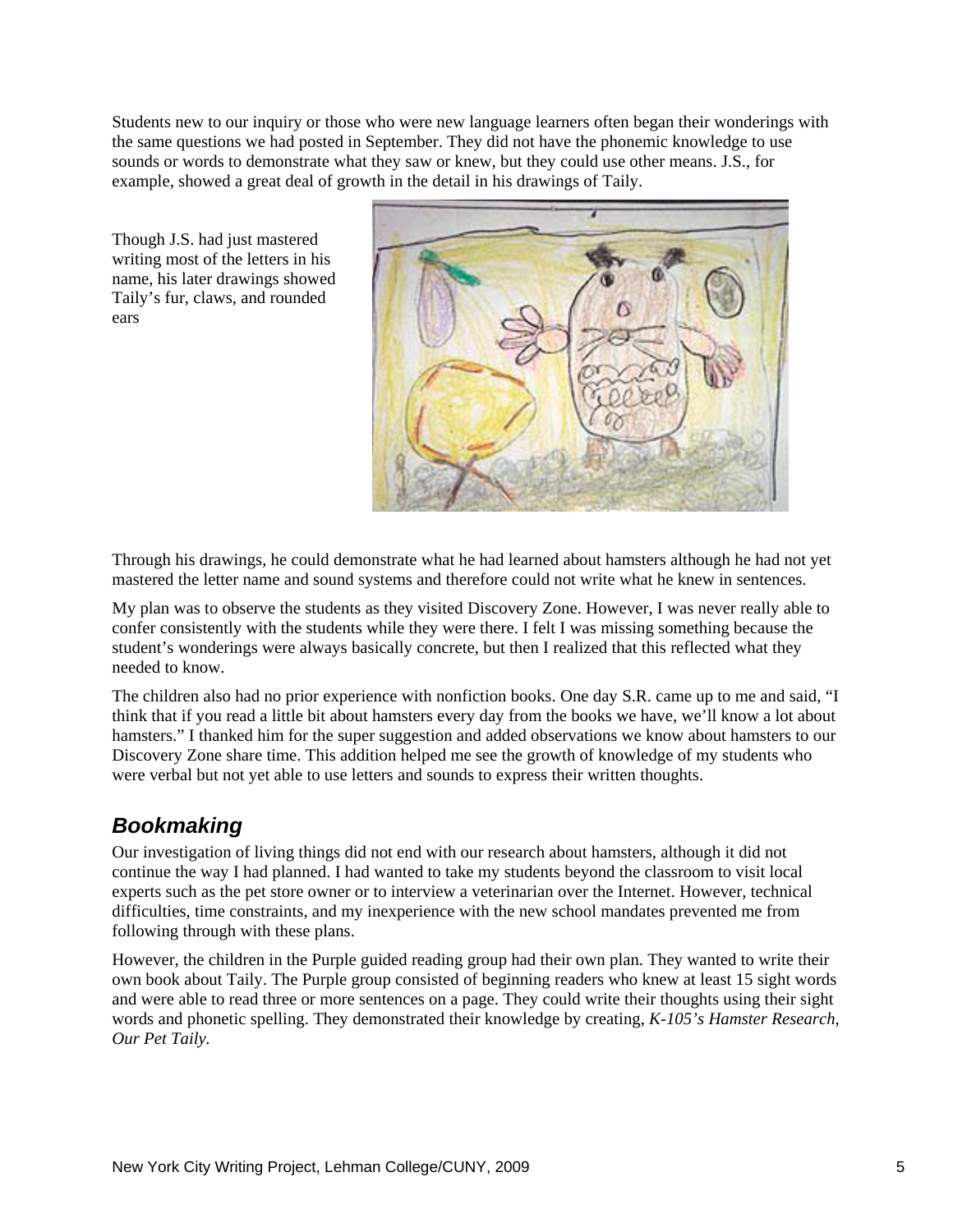

Each member of the reading group selected his or her own topic, created a title, wrote a page, and read it to the class.

I suggested that each guided reading group write its own nonfiction book about Taily. We had minilessons on features of nonfiction texts such as tables of contents, photographs, labels, diagrams, and more. Each group decided what their book would include. The Red group modeled their book after a nonfiction read-aloud book with a repetitive text structure called *Things We Need*. Their book, *Taily and Me,* used the structure  $I \_$ , Taily  $\_$ s.

A.M., who spoke no English in September, was a member of the Yellow group, but he also worked on the Red group's book because he wanted to write two different kinds of text.



A.M.'s Yellow Group, students who were still developing letter name and sound recognition, used class charts to label pictures but also wanted to make a photo "flip book." With the Orange group, they created *Taily's Hamster Tank*, which was composed of student illustrations with the photograph underneath the flip page.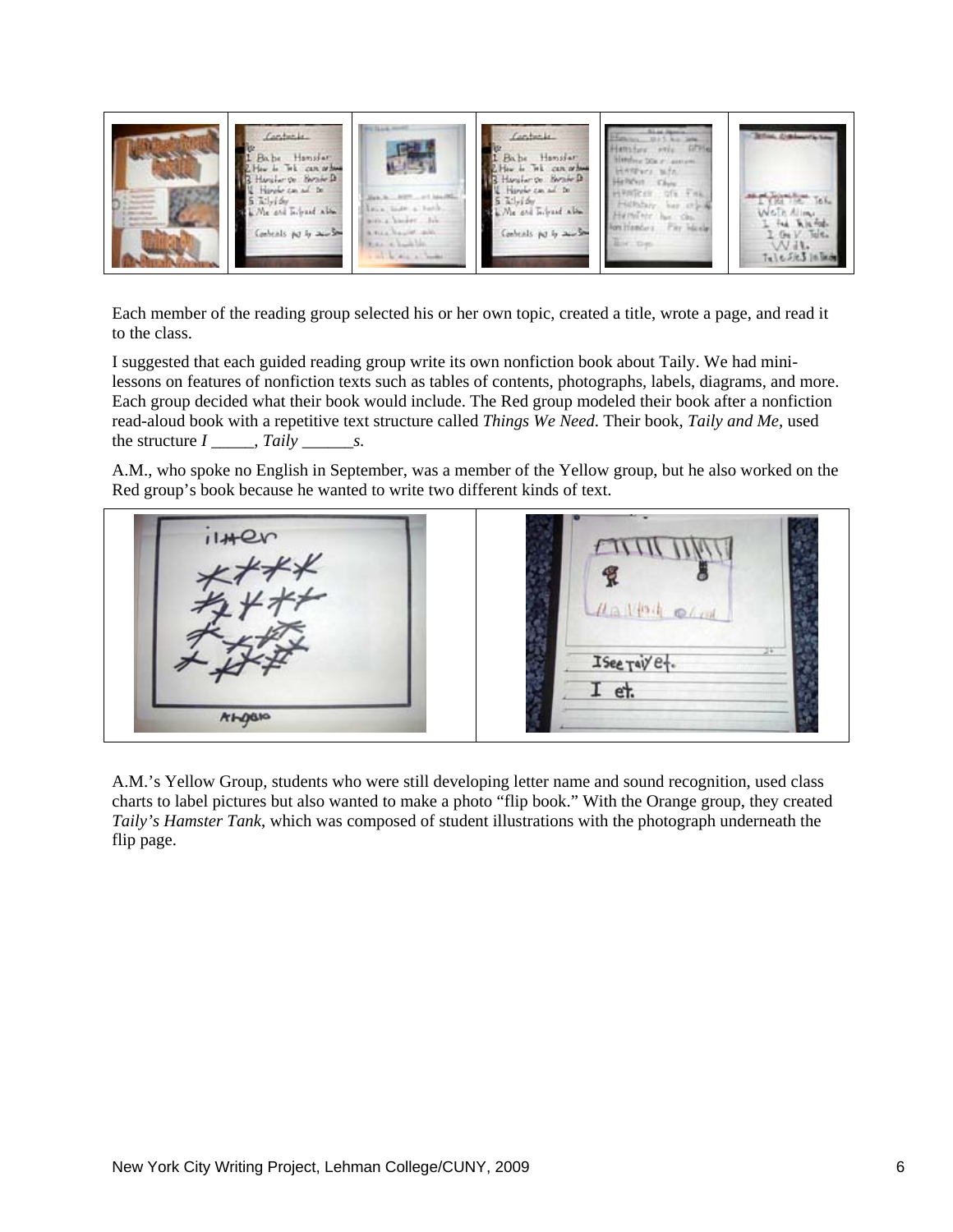

In this process, the students learned how to work cooperatively. They brainstormed ideas for titles, format, and content and then selected parts of a book to complete. They were able to agree and disagree- and still complete the task of producing a nonfiction text. They listened to their peers' observations and added information, correcting misunderstandings and creating new understandings.

In the spring, we continued our observations of living creatures at the Discovery Zone, adding caterpillar larva, ladybug larva, and garden snails. The students wrote daily about the life cycles of butterflies and ladybugs as they waited excitedly for the insects to emerge. Using the information they learned from the hamster inquiry about living things, they wondered about the new additions. They were able to use the nonfiction reference books, many of which were now on their reading level, to gather facts and spell words independently. Their vocabulary exploded!

# *Literacy Skill Growth*

My kindergarten students' growth in literacy skills was evident in their ability to write about their experiences



Most learned letter names and sounds and felt confident in locating information in reference texts that were above their reading level. All the students--even those who, like A.M., didn't know letter names and sounds--wrote about their Discovery Zone experiences. The children chose to read nonfiction books as often as fiction. "Visual research"--reading photographs, illustrations, and diagrams when they could not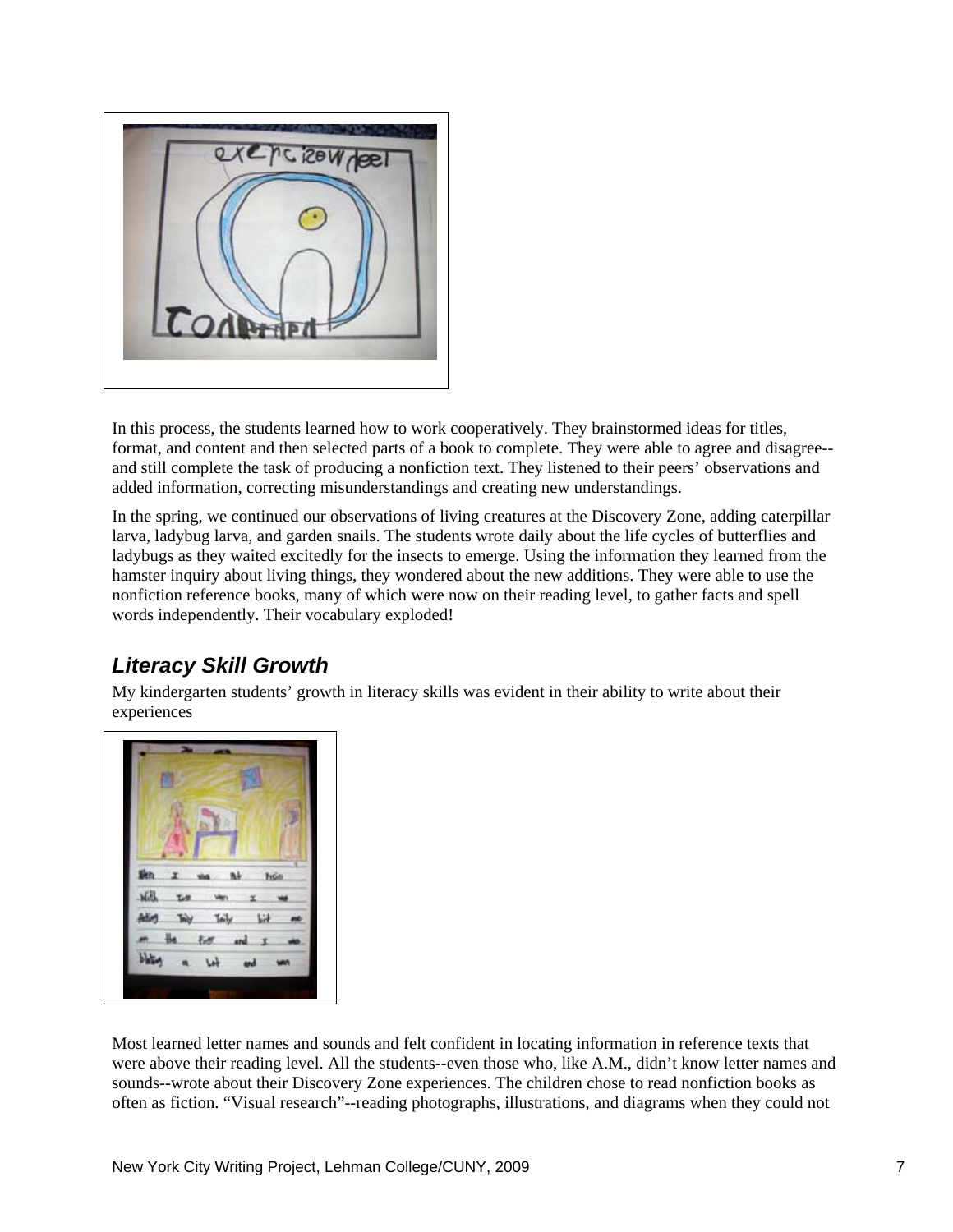read the text--informed their writing. The drawings about Taily became more detailed with factual knowledge.

Literacy learning was part of our inquiry, as Taily appeared in much of the students' literacy work across the schoolwide curriculum. Some children wrote fairy tales about hamsters when we studied the fairy tale genre



poems about Taily in the poetry genre, and narratives about their time at the Discovery Zone